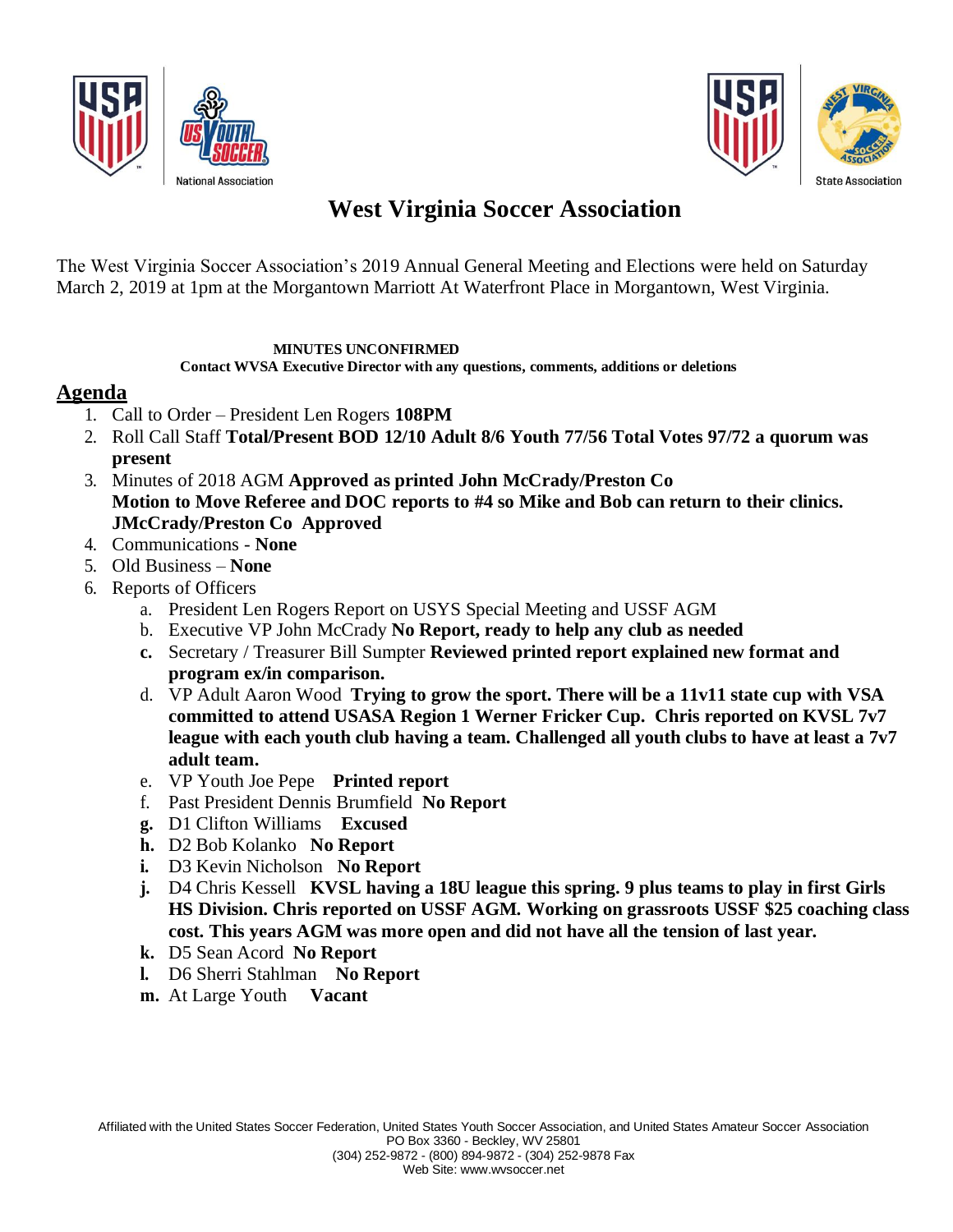



- 7. Reports of Program Managers
	- a. Cups Beth Noss **Report Printed Presidents Cup still open**
		- 1 Target United Cup
		- 2 Open Cup
		- 3 USYS Championship Series
		- 4 USYS Presidents Cup
	- b. Risk Management Ron Rogillio **Dave Laraba Reviewed Safe Sport Policies Contact Kristi for help with Conducting background checks or safe sport traing**
	- c. Recreation Chris Kessell **No Report**
	- d. Referee Program / Mike McCarthy **Moved to #4 Printed Report, Mike reviewed trends**
	- **e.** Budget Dave Laraba / Bill Sumpter **Dave and Bill reviewed the proposed budget and explained the new format. Explained USYS fee increase and the plans to enhance programs and services to the members.**
	- f. Top Soccer Jude Greene / Thomas Oliver

**Thomas reviewed the TOPS program, commented on the class this AM with clubs from around the state attending. Contact Jude about setting up a program for your club.**

- 8. Staff Reports
	- a. Executive Director Dave Laraba **Reviewed report, thanked the WVSA Staff, Reviewed US Soccer Youth Taskforce.**
	- b. Director of Coaching Bob Gray **MOVE To #4 Reported on todays clinics and courses**
	- c. Director of Coaching Education Thomas Oliver **Reported on Grassroots courses 9 so far one 7v7 today, 11v11 Sunday in Wheeling. D Licensees, Possible USSF C Course**
	- d. Director of Member Services Jude Greene Excused
	- e. Director Administrative Services Kristi Acord **No Report**
	- f. Director of Soccer Operations & Branding Marcus Cole **Printed Report**
	- g. ODP Administrator Amanda Wyatt **Printed Report**
	- h. ODP Girls DOC **Kevin has moved to SDSU**
	- **i.** ODP Boys DOC **Mark Conley Talked about changes this year and ideas for next year. Weather was a major problem this year for tournaments and training. Still looking at options for camp. Thanks to Brian Shields for his help in organizing last years trip to Scotland and this years trip to Italy**
	- j. Director of Competitions **Beth Noss Printed Report ENTER PRESIDENTS CUP!!!!!**
	- k. Competitions Manager **Forest Laraba No Report Excused**
- 9. New Business
	- a. Elections of Officers **See Attached** 
		- **Approved**

**JPepe/WVFC**

Affiliated with the United States Soccer Federation, United States Youth Soccer Association, and United States Amateur Soccer Association PO Box 3360 - Beckley, WV 25801 (304) 252-9872 - (800) 894-9872 - (304) 252-9878 Fax

Web Site: [www.wvsoccer.net](http://www.wvsoccer.net/)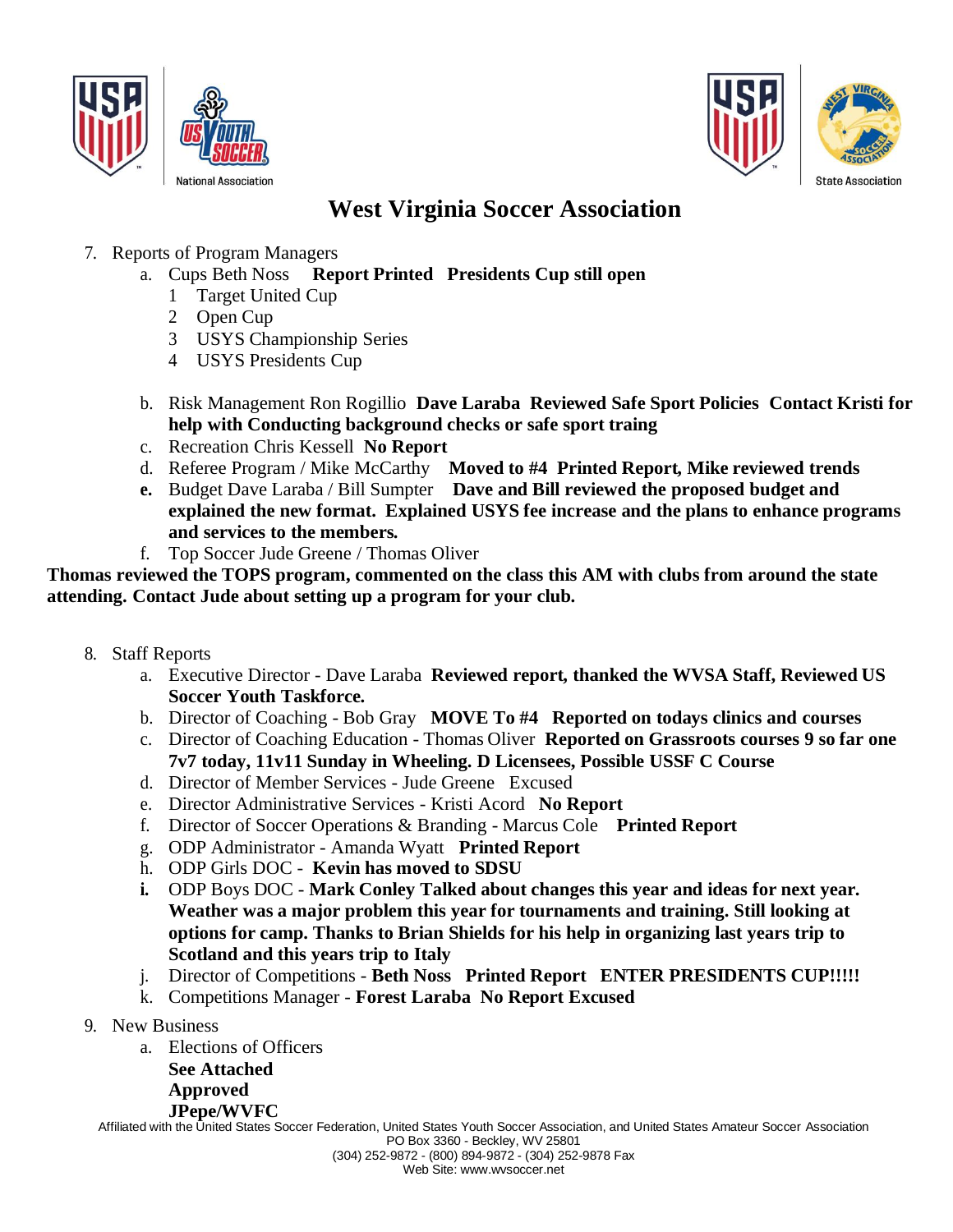



- b. Approval of BOD Actions **JPepe/TSU Approved**  11/18/18 Meeting 1/28/19 Meeting
- c. Amendments to The WVSA Constitution **None**
- d. By Law Amendments bylaw 2.1.13.9 **JPepe/BSumpter Approved**
- e. Policy and Procedure Changes
	- 1. Discussion of Youth Player \$1.25 Fee Increase for 2019 – 2020 per USYS **General Discussion, Dave L explained USYS increase and WVSA options JPepe/JMcCrady Approved**
	- **2.** US Safe Sport US Soccer Standards **PrestonCo/BSumper Approved**
- f. Approval of Budget **Huntington Y/WVFC Approved**
- 10. Other Business
	- 1. Membership Applications / Name Changes **All Approved** Name Change / Merger CFC / Fury to FCA **FCA/JMcrady** Merger WVFC / TCSA **WVFC/ Huntington Y** Merger Mt State, FC33, Marion FC to Empire **Preston Co/FCA**
	- 2. Name Change Gauley Bridge SC to Yellow Jackets SC **FCA/MUSC** Charleston Metro to Kanawha City SC **FCA/JMcCrady**
	- 3. New Club KVSL Upper Kanawha Valley SC **FCA/JMcCrady**
	- 4. Affiliate Members Shawnee Sports Complex, Shawnee Soccer League **FCA /J McCrady**

#### 11. Good of the Game **General comments from several members**

12. Adjournment 3:15 PM